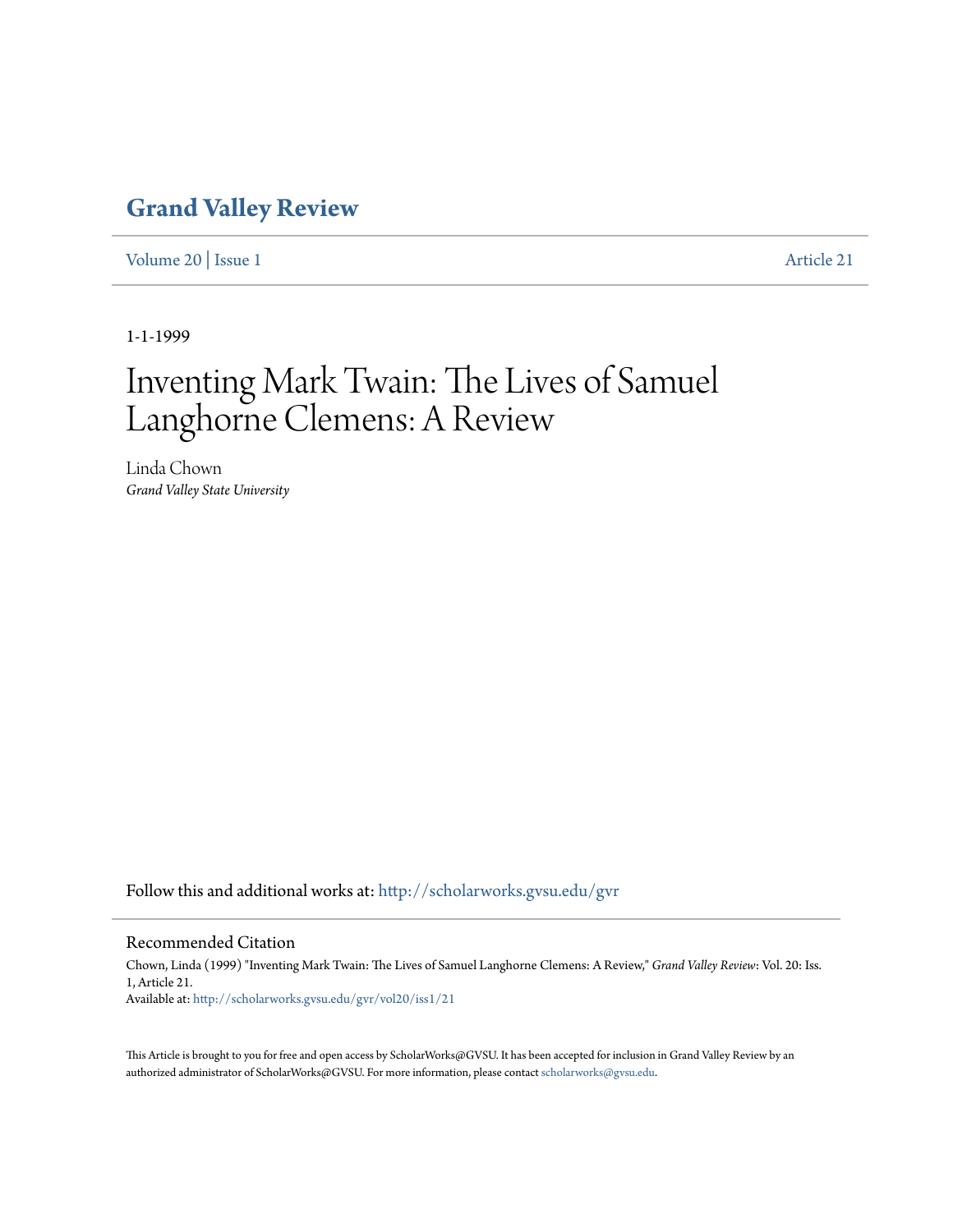Andrew Hoffman. *Inventing Mark Twain: The Lives of Samuel Langhorne Clemens.* New York: William Morrow and Co. Inc, 1997.

Review *The unreality of Mark Twain* is *the primary reason this book cannot be a biography of him. -Hoffman* 

> This epigraph reveals paradoxes and contra-dictions that striate what is an illuminating and rewarding page turner of a book. Andrew Hoffman breaks with conventional biographical strategies, such as detailed outlines of lineage, minute descriptions of place of birth, or ponderous adumbration of events in the subject's evolving life. Instead, Hoffman does something significant for readers of Mark Twain: he writes of Sam Clemens, whom Hoffman calls a "brooding and uncertain man."

> His suspense-rich technique is layered, in that while he does follow Clemens' life in chronological terms, at the same time, he examines in depth and exuberant detail Clemens' "need-to lead his life in disguise" which results in the invention of an alter ego-first, Mark Twain, then, S. L. Clemens, and others. The biography reveals Clemens' terrible insecurities. Often, Hoffman simply gives Sam's pained description, of "a conscience that tears me like a wild beast." The energy infusing this careful inspection of relations in and between Sam and Twain make reading this book mysterious, exciting, and thoughtprovoking, particularly in three areas: 1) the modernity of contradictory psychological issues, 2) its effects on the literature and 3) struggles between insecure Sam and boisterous showman Twain.

> First, Hoffman emphasizes Sam's abiding "doubt about himself." Hoffman persuasively shows that "this layering of invented selves— Mark Twain, S. L. Clemens, and Mortimer Me Williams-almost completely obscured the original Sam Clemens." In other words, Clemens' act of inventing selves echoes a now familiar insecurity about the security of self. Hoffman explains that once Sam accepted that there is no single identity, he saw that he was "trapped in a false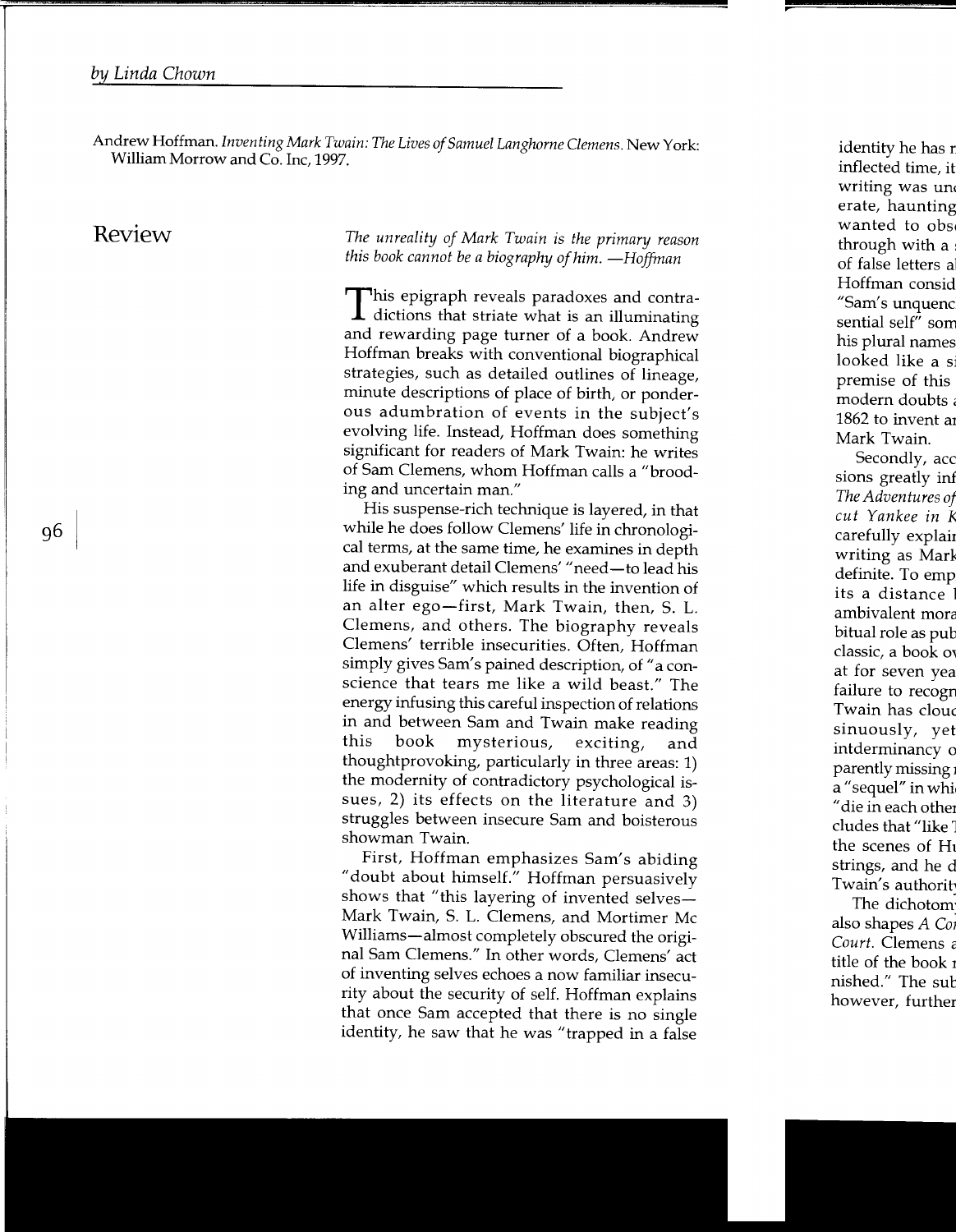identity he has made for himself." In this theoryinflected time, it is revealing to see that Clemens' writing was under erasure, marked by a deliberate, haunting doubleness: "When he really wanted to obscure something he marked it through with a spiral and then added the loops of false letters above and below the line." What Hoffman considers incontrovertible evidence of "Sam's unquenchable uncertainty toward his essential self" sometimes took the form of signing his plural names' oddly," a double signature that looked like a simple cancellation. The initial premise of this biography scrutinizes the very modern doubts about self which had led Sam in 1862 to invent another self and sign his name as Mark Twain.

Secondly, according to Hoffman, these divisions greatly influenced the fiction, specifically *The Adventures of Huckleberry Finn* and *A Connecticut Yankee in King Arthur's Court.* Hoffman carefully explains how insecure, troubled Sam writing as Mark Twain became confident and definite. To emphasize this point, Hoffman posits a distance between Huckleberry Finn's ambivalent moral system and Mark Twain's habitual role as public moralist. In this controversial classic, a book over which Clemens "had pawed at for seven years," Hoffman concludes that a failure to recognize tension between Huck and Twain has clouded readings of a novel which sinuously, yet resolutely, explores "the intderminancy of self." Interestingly, in an apparently missing manuscript, Clemens had created <sup>a</sup>" sequel" in which Huck and Tom, now old men, "die in each other's arms." Hoffman astutely concludes that "like Tom, Sam Clemens hides behind the scenes of Huck Finn pulling the narrative strings, and he does not mind weakening Mark Twain's authority in the process."

The dichotomy between Twain and Clemens also shapes *A Connecticut Yankee in King Arthur's Court.* Clemens animatedly suggests, "the very title of the book requires fun and it must be furnished." The subject of this layered adventure, however, further intensified divisions between